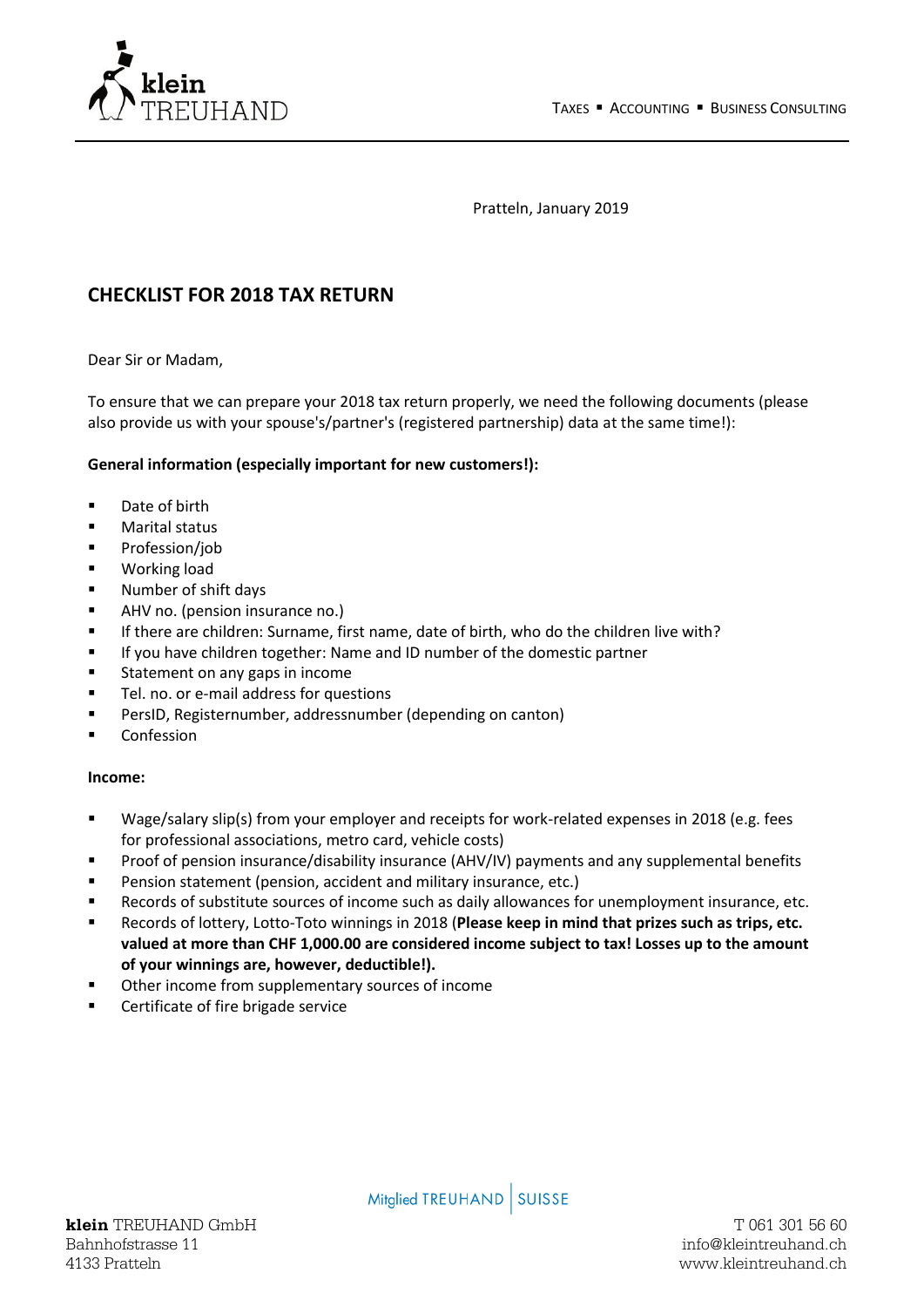

# **Assets (without properties):**

- Tax statements for your bank accounts at the end of the year (balance and interest statement) for 2018
- Securities statements of your custody accounts at the end of 2018
- Interest and dividend statement for your securities (stocks, bonds, funds, etc.)
- Purchase and sales accounts for your securities (stock exchange statements)
- Statement of asset management costs, bank fees, etc.
- Proof of the tax values of life insurance policies **(Redeemable insurance policies are now taxed as assets for ongoing pension payments with the existing buyback value!).**
- Breakdown of inheritance and gifts received and given (when, from whom, to whom, how much? With complete name and address).

### **Properties:**

- Land register value indicator(s)
- Receipts for property expenses (maintenance costs, environmental protection and energy saving measures, statement of contributions to the renovation fund for condominium ownership. **The determining factor is an invoice/receipt date of 2018!**).

**Note:** The external cantonal property tax may be deducted from the maintenance costs at federal and canton level (BL)! Please also keep your tax invoices.

### **Debts:**

▪ Records of debt interest **(mortgage interest, credit cards, interest for late payments pursuant to tax statements if paid in 2018!)**

### **Other deductions:**

- Records of alimony/child support payments
- Proof of payments to voluntary private pension provision (pillar 3a)
- Proof of the purchase of missing contribution years within occupational pension (pillar 2)
- Records of AHV contributions paid by unemployed individuals
- Records of related to illness, accident or disability you paid for yourself (also remember to keep the receipts for dental or optician expenses or shoe inserts!)
- Receipts for voluntary donations
- Receipts for child care expenses **(only for children up to age 14**, **but now also deductible when parents are enrolled in professional training)**
- Proof of travel expenses (remember to ask your employer for a confirmation)
- Receipts for further training/retraining
- Offsite meals or shift work at night